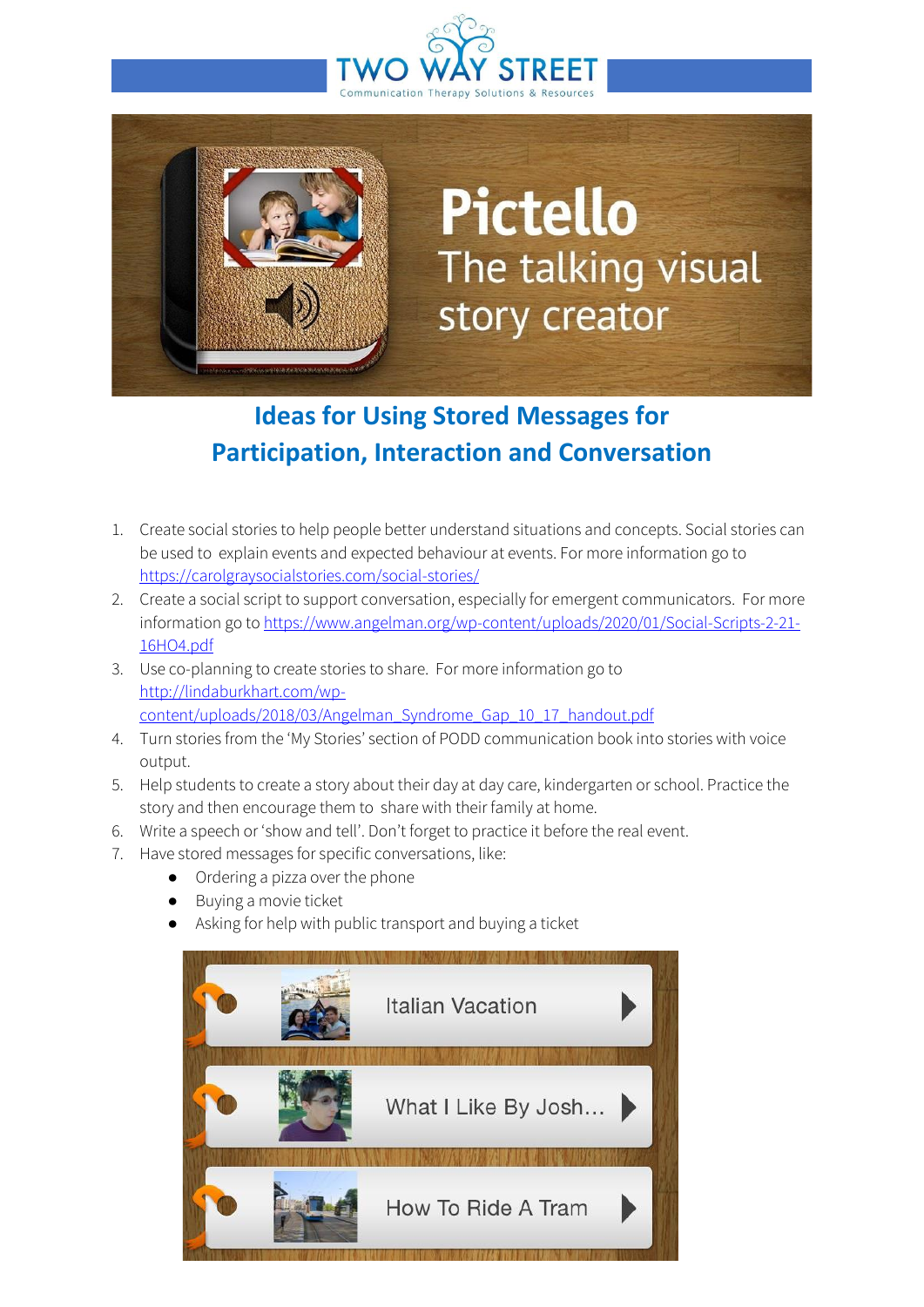

- 8. Embed movies into your stories to share information. For more information go to [https://janellesampson.wordpress.com/2013/06/16/adding-movies-to-your-augmentative-and](https://janellesampson.wordpress.com/2013/06/16/adding-movies-to-your-augmentative-and-alternative-communication-aac-system/)[alternative-communication-aac-system/](https://janellesampson.wordpress.com/2013/06/16/adding-movies-to-your-augmentative-and-alternative-communication-aac-system/)
- 9. Create a story of instructions and key tips for using the communication system. The AAC user can then share this with communication partners.
- 10. Create a personal communication dictionary, to help communication partners understand what specific movements, behaviours, vocalisations may mean. The story could start with something like "Let me show you how I tell you thing"; "When I do this (insert); I usually mean (insert)", etc
- 11. Write a story to give instructions for attendants related to personal care tasks and routines at home, for example, 'how to put on my AFOs' or 'how to help me stretch'. Ask the person what they want to tell other people. Include things like 'make sure you check \_\_\_\_; or I prefer if you do \_\_\_ first; or After you do \_\_\_\_, ask me if it feels ok".



- 12. Share step-by-step procedural information, for example, directions to my house
- 13. Create a joke book, or sequenced social scripts to tell jokes
- 14. Create a series of 'venting' messages, to allow AAC users to vent and express their frustration further information availabl[e https://janellesampson.wordpress.com/2017/01/24/ollie-swears-by](https://janellesampson.wordpress.com/2017/01/24/ollie-swears-by-his-venting-sequence/)[his-venting-sequence/](https://janellesampson.wordpress.com/2017/01/24/ollie-swears-by-his-venting-sequence/)
- 15. Write some poetry and create a poetry folder, then record each poem as a story, so that the AAC user can easily share their poems. or use poems that others have written.
- 16. Create a 'book of facts the AAC user might pick a 'fact of the day' to share with their family and friends. Pick topics that are important to them.
- 17. Make a book of photos (no text) the AAC user can look through their Pictello story, and select the photo they want to use as a writing prompt
- 18. Create some alphabet books this may be a book for a specific letter or a book about the whole alphabet. You can do the same for other types of picture books eg. places to go; occupations, etc
- 19. Create a photo album (e.g. family photo album) these can be a great conversation starters but also something for the person to enjoy on their own.
- 20. Introduce the concept of procedural writing by documenting a process (e.g. making a recipe)
- 21. Create a sequence to practice Jolly Phonics sounds
- 22. Create a 'sight word' book, to practice common sight words (e.g. from the Oxford sight word list)